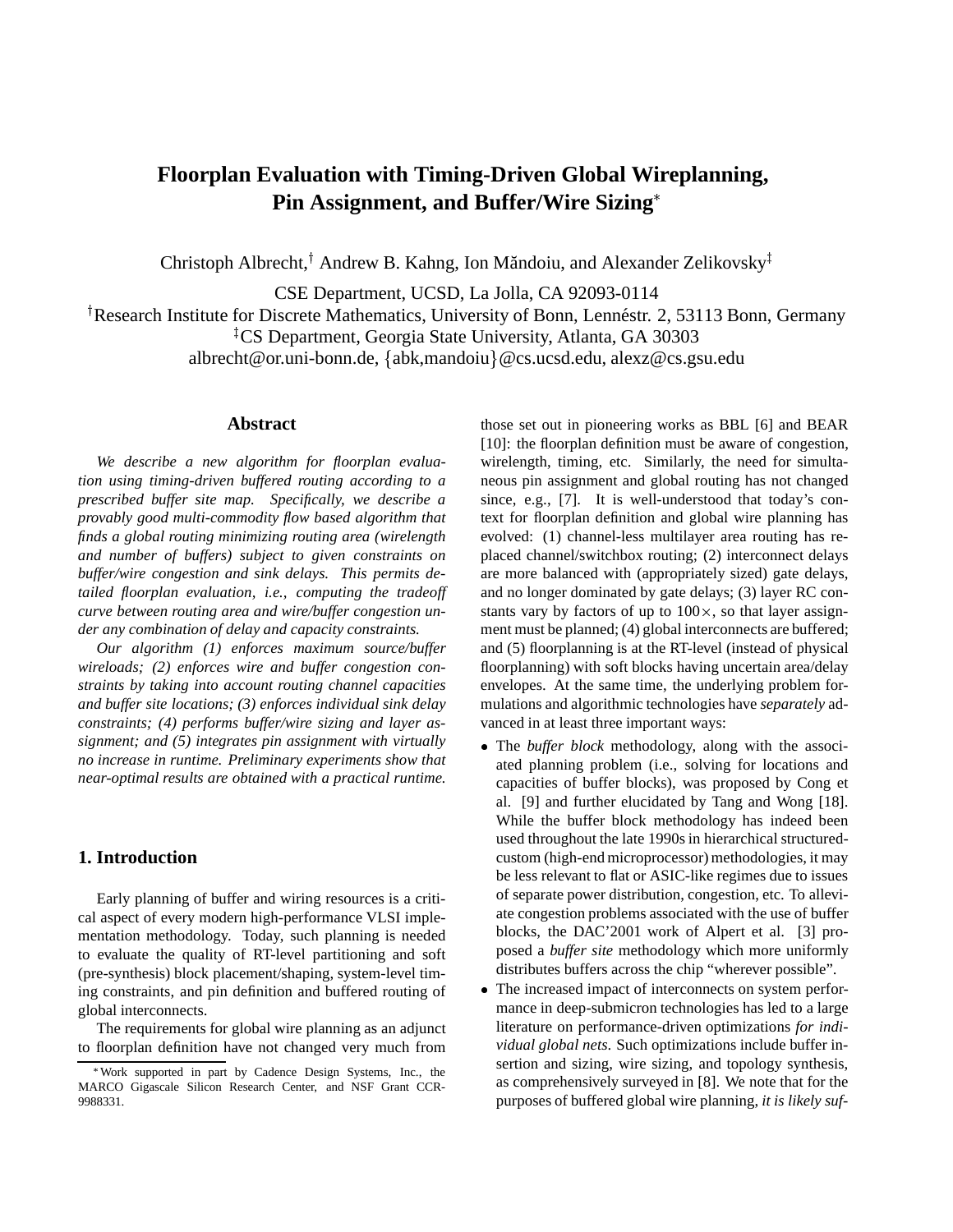*ficient that the tool be able to exploit the availability of multiple buffer types, multiple wire widths, and multiple layer assignments*.

 A literature on *provably good* global routing has been developed based on the primal-dual framework, starting with "column-generating" analogies in [4, 5], then continuing with the work of Albrecht [1] exploiting recent fast approximations for multi-commodity flows [15, 14]. The work of Dragan et al. [11, 12, 13] has even more recently applied such provable approximations to the problem of global routing with a *prescribed buffer block plan*, taking into account signal parity, delay upper/lower bounds, and other practical considerations.

Our ongoing work seeks to combine the above separate threads of the recent literature into a coherent approach to floorplan definition, global route planning, and pin assignment. In some sense, we hope to regain the "holistic" perspective of the earliest works cited above, e.g., BBL/BEAR. Eventually, we seek to overcome the individual limitations of various "component" technologies: (1) single-net performance optimizations should adapt to the congestionaware global routing context; (2) the buffer block framework should adapt to the more continuous buffer site framework; (3) *both* congestion and timing should be addressed simultaneously (e.g., the work of Cong et al. [9] addresses timing but not congestion; the work of Alpert et al. [3] addresses congestion but not timing); (4) pin assignment (which is especially important in soft block planning) as well as buffer insertion/sizing, wire sizing, and layer assignment degrees of freedom should be exploited; and (5) bounds on performance ratio should be maintained as in "provably good" methods. In this paper, we present our initial efforts toward this end. Our contribution is summarized as follows.

- We describe a new algorithm for floorplan evaluation using timing-driven buffered routing according to a prescribed buffer site map. Specifically, we describe a provably good multi-commodity flow based algorithm that finds a global routing minimizing routing area (wirelength and number of buffers) subject to given constraints on buffer/wire congestion and sink delays. Following Alpert et al. [3], we use a 2-dimensional tile graph to capture the wire and buffer congestion of a given floorplan. The tile size depends on the desired tradeoff between estimation accuracy and runtime.
- $\bullet$  Our implementation permits detailed floorplan evaluation in that it enables computing the tradeoff curve between routing area and wire/buffer congestion under any combination of delay and capacity constraints.
- Like the allocation heuristic in [3], our algorithm enforces maximum source/buffer wireloads and controls congestion by taking into account routing channel capacities and buffer site locations. At the same time, like

the buffer-block planning algorithm in [9], our algorithm takes into account individual sink delay constraints.

 Simultaneously, our algorithm performs buffer and wire sizing by taking into account given libraries of buffer types and wire widths, and integrates layer and pin assignment (the latter with virtually no increase in runtime). Soft pin locations are modeled as multiple sites (grid locations), and are enabling to solution quality.

The paper is organized as follows. In Section 2 we formalize the floorplan evaluation problem for 2-pin nets. In Section 3 we reformulate the problem as a minimum cost integer multicommodity flow problem (with capacities on *sets of edges*), give an efficient algorithm for finding nearoptimal solutions to the fractional relaxation, and show how to convert fractional solutions to near-optimal routings by randomized rounding. In Section 4 we give the modifications needed to enforce sink delay constraints and take into account simultaneous buffer and wire sizing and/or layer assignment. We discuss handling of multi-pin nets in Section 5 and conclude the paper with experimental results comparing our algorithm with the allocation heuristic in [3].

## **2. Problem formulation**

For a given floorplan and tile size, we construct a vertexand edge-weighted *tile graph*  $G = (V, E, b, w)$ , where

- $V$  is the set of tiles;
- $\bullet$  E contains an edge between any two adjacent tiles;
- For each tile  $v \in V$ , the *buffer capacity*  $b(v)$  is the number of buffer sites located in  $v$ ; and
- For each edge  $e = (u, v) \in E$ , the *wire capacity*  $w(e)$  is the number of routing channels available between tiles  $u$ and <sup>v</sup>.

To simplify the presentation, in this and the following two sections we will assume that all nets have 2 pins; multipin nets are considered in Section 5. We denote by  $\mathcal{N} =$  $\{N_1, N_2, \ldots, N_k\}$  the given netlist, where each net  $N_i$  is specified by the sets of tiles,  $S_i \subseteq V$  and  $T_i \subseteq V$ , to which the source, respectively the sink of  $N_i$  can be assigned.

We consider first the case when a single buffer and wire width are available, and only buffer wireload constraints must be satisfied. In this case we seek for each net  $N_i$  a path  $P_i$  buffered using the available buffer sites and connecting a vertex from  $S_i$  to a vertex from  $T_i$  (see Figure 1) such that the source vertex and the buffers drive each at most  $U$  units of wire, where  $U$  is a given upper-bound (the example in Figure 1 has <sup>U</sup> = 5). Formally, a *feasible buffered routing* for net  $N_i$  is a path  $P_i = (v_0, v_1, \ldots, v_k)$  in G together with a set of buffers  $B_i \subseteq \{v_0,\ldots,v_{l_i}\}$  such that:

- $v_0 \in S_i$  and  $v_{l_i} \in T_i$ ;
- $w(v_{i-1}, v_i) \geq 1$  for every  $i = 1, \ldots, l_i;$
- $b(v_i) \geq 1$  for every  $v_i \in B_i$ ; and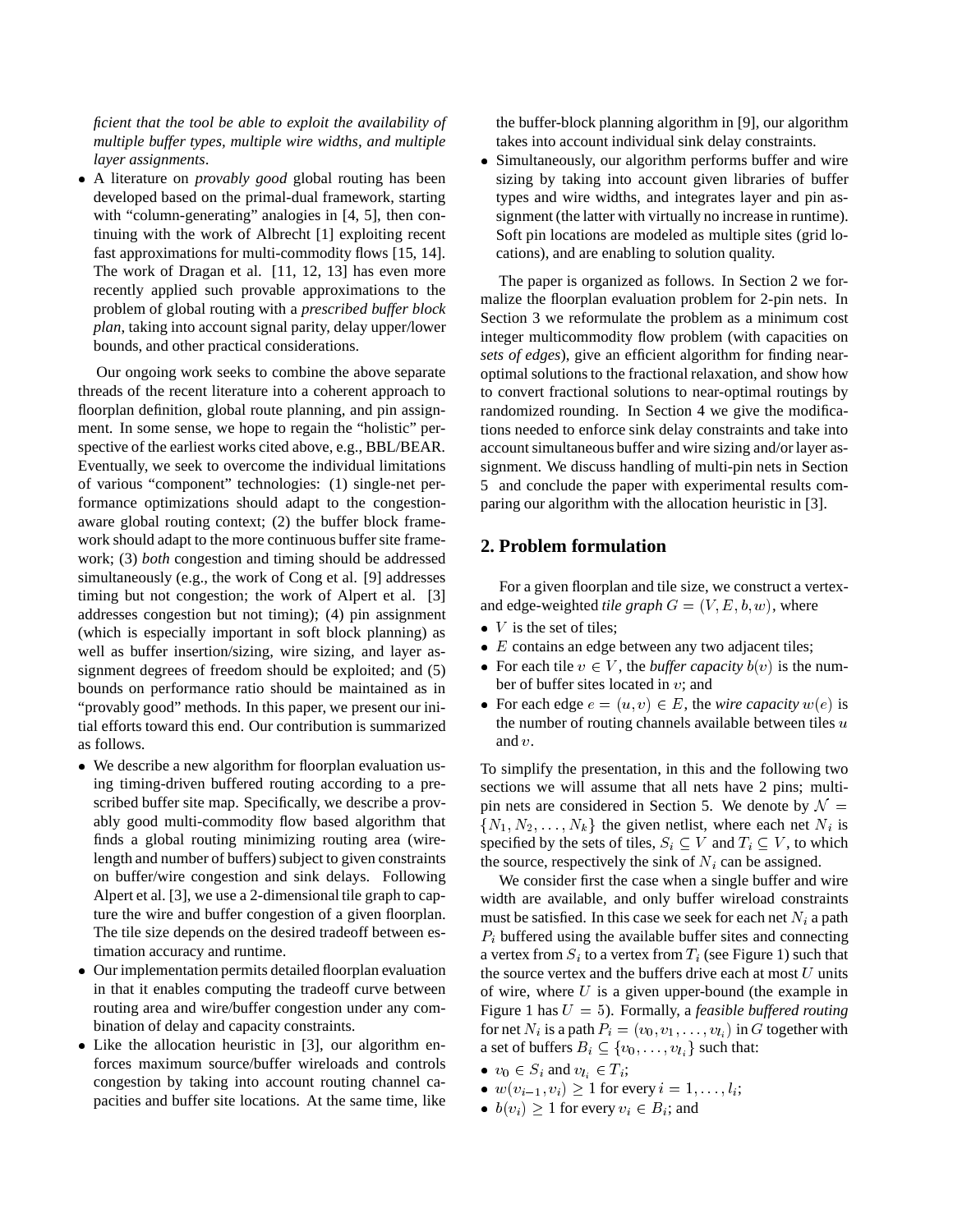

**Figure 1. Tile graph with two 2-pin nets.**

• The length along  $P_i$  between  $v_0$  and the first buffer in  $B_i$ , between consecutive buffers, and between the last buffer and  $v_{l_i}$ , are all at most U.

We will denote by  $\mathcal{R}_i$  the set of all feasible routings  $(P_i, B_i)$  for net N<sub>i</sub>. Given buffered routings  $(P_i, B_i) \in \mathcal{R}_i$ for each net  $N_i$ , the relative *buffer congestion* is

$$
\mu = \max_{v \in V} \frac{|\{i : v \in B_i\}|}{b(v)}
$$

and the relative *wire congestion* is

$$
\nu = \max_{e \in E} \frac{|\{i : e \in P_i\}|}{w(e)}
$$

The buffered paths  $(P_i, B_i)$ ,  $i = 1, \ldots, k$ , are simultaneously routable iff both  $\mu \leq 1$  and  $\nu \leq 1$ . To leave resources available for subsequent optimization of critical nets and ECO routing, we will generally seek simultaneous buffered routings with buffer and wire congestion bounded away from 1. Using the total wire and buffer area as measure of floorplan quality we get:

## **Floorplan Evaluation Problem (FEP) Given:**

- Grid-graph  $G = (V, E, b, w)$ , with buffer capacities  $b(v)$ and wire capacities  $w(e)$ ;
- Set  $\mathcal{N} = \{N_1, \ldots, N_k\}$  of 2-pin nets with unassigned source and sink pins  $S_i, T_i \subseteq V$ ; and
- Wireload, buffer congestion, and wire congestion upperbounds  $U > 0$ ,  $\mu_0 < 1$ , and  $\nu_0 < 1$ .

**Find:** feasible buffered routings  $(P_i, B_i) \in \mathcal{R}_i$  for each net  $N_i$  with relative buffer congestion  $\mu \leq \mu_0$  and relative wire congestion  $\nu \leq \nu_0$ , minimizing the total wire and buffer area, i.e.,  $\alpha \sum_{i=1}^{\kappa} |B_i| + \beta \sum_{i=1}^{\kappa} |P_i|$ , where  $\alpha, \beta \geq 0$  are dere given constants.



# **Figure 2. Gadget replacing edge**  $(u, v)$  for  $U = 5$ . **3. Solving FEP via multicommodity flow approximation**

Recall that, for every feasible buffered routing in the tile graph  $G = (V(G), E(G), b, w)$ , the wireload of the source and of each buffer must be at most <sup>U</sup>. We start by defining a directed graph  $H$  which captures exactly these feasible buffered routings. The graph H has  $U + 1$ vertices  $v^0, v^1, \ldots, v^U$  for each vertex  $v \in V(G)$ . Every edge  $(u, v) \in E(G)$  is replaced in H by directed arcs of the form  $(u^{i-1}, v^i)$  and  $(v^{i-1}, u^i)$ . In addition, "buffer" arcs  $(v^i, v^0), i = 1, \ldots, U$ , are added to H for every vertex  $v \in V(G)$  with  $b(v) \geq 1$  (see Figure 2). Finally, vertices corresponding to each net source and sink are added to <sup>H</sup> and connected to the tiles to which they may be assigned. Formally, the graph  $H$  has vertex set

$$
V(H) = \{s_i, t_i \mid 1 \le i \le k\} \cup \{v^j \mid v \in V(G), 0 \le j \le U\}
$$

and arc set

$$
E(H) = E_{src} \cup E_{sink} \cup (\bigcup_{(u,v) \in E(G)} E_{u,v}) \cup (\bigcup_{v \in V(G)} E_v)
$$

where

$$
E_{src} = \{(s_i, v^0) | v \in S_i, 1 \le i \le k\}
$$
  
\n
$$
E_{sink} = \{(v^j, t_i) | v \in T_i, 0 \le j \le U, 1 \le i \le k\}
$$
  
\n
$$
E_{u,v} = \{(u^{j-1}, v^j), (v^{j-1}, u^j) | 1 \le j \le U\}
$$
  
\n
$$
E_v = \{(v^j, v^0) | 1 \le j \le U\}
$$

Since every  $s_i - t_i$  path in H can visit at most U vertices between any two buffer arcs, we get:

**Lemma 3.1** *There is a 1-to-1 correspondence between the feasible buffered routings for net*  $N_i$  *in the tile graph*  $G$  *and the*  $s_i$ – $t_i$  *paths in*  $H$ *.* 

We will use the correspondence established in Lemma 3.1 to give an integer linear program (ILP) formulation for the floorplan evaluation problem. Let  $\mathcal{P}_i$ denote the set of all simple  $s_i$  – $t_i$  paths in H. We introduce a 0/1 variable  $x_p$  for every path  $p \in \mathcal{P} := \bigcup_{i=1}^{k} \mathcal{P}_i$ . The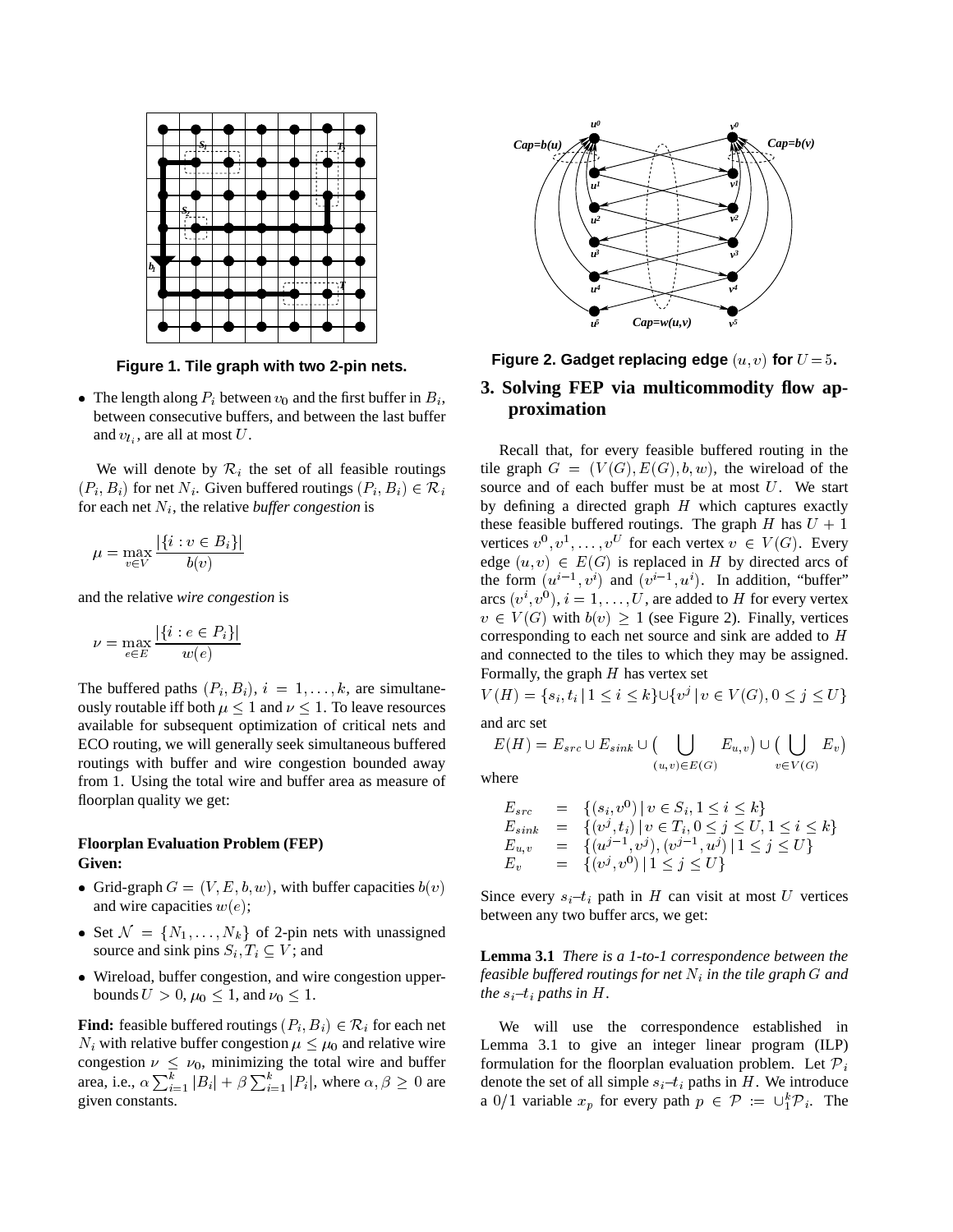variable  $x_p$  is set to 1 if the buffered routing corresponding to  $p \in P_i$  is used to connect net  $N_i$ , and to 0 otherwise. With this notation, FEP can be formulated as follows:

$$
\min \sum_{p \in \mathcal{P}} \left( \alpha \sum_{v \in V(G)} |p \cap E_v| + \beta \sum_{(u,v) \in E(G)} |p \cap E_{u,v}| \right) x_p \tag{1}
$$

subject to

$$
\sum_{p \in \mathcal{P}} |p \cap E_v| \, x_p \le \mu_0 \, b(v), \qquad v \in V(G)
$$
\n
$$
\sum_{p \in \mathcal{P}} |p \cap E_{u,v}| \, x_p \le \nu_0 \, w(u,v), \quad (u,v) \in E(G)
$$
\n
$$
\sum_{p \in \mathcal{P}_i} x_p = 1, \qquad i = 1, \dots, k
$$
\n
$$
x_p \in \{0, 1\}, \qquad p \in \mathcal{P}
$$

Solving exactly ILP (1) is NP-hard. Our approach is to solve its fractional relaxation (obtained by replacing the constraints  $x_p \in \{0, 1\}$  with  $x_p \ge 0$ ) and then obtain nearoptimal integer solutions by randomized rounding.

The fractional relaxation of ILP (1) is a minimum cost multicommodity flow problem with capacity constraints on *sets of edges*; such capacity constraints have been previously considered in [13] for the maximum multicommodity flow problem. Instead of solving this relaxation directly, we introduce an upper bound  $D$  on the wire and buffer area and consider the following linear program (LP):

$$
\min \lambda \tag{2}
$$

subject to

$$
\sum_{p \in \mathcal{P}} \left( \underset{v \in V(G)}{\alpha \sum} |p \cap E_v| + \underset{(u,v) \in E(G)}{\beta \sum} |p \cap E_{u,v}| \right) x_p \leq \lambda D
$$
\n
$$
\sum_{p \in \mathcal{P}} |p \cap E_v| x_p \leq \lambda \mu_0 b(v), \qquad v \in V(G)
$$
\n
$$
\sum_{p \in \mathcal{P}} |p \cap E_{u,v}| x_p \leq \lambda \nu_0 w(u,v), \quad (u,v) \in E(G)
$$
\n
$$
\sum_{p \in \mathcal{P}} x_p = 1, \qquad i = 1, \dots, k
$$
\n
$$
x_p \geq 0, \qquad p \in \mathcal{P}
$$

Let  $\lambda^*$  be the optimum objective value for LP (2). Solving the fractional relaxation of ILP (1) is equivalent to finding the minimum D for which  $\lambda^*$  < 1. This can be done by a binary search which requires solving the LP (2) for each probed value of  $D$ ; a similar approach was used in [15] for solving the minimum cost concurrent multicommodity flow problem. A lower bound on the optimal value of  $D$  can be derived by ignoring all buffer and wire capacity constraints, i.e., by computing for each net  $N_i$  buffered paths straints, i.e., by computing for each net  $N_i$  l<br>  $p \in \mathcal{P}_i$  minimizing  $\alpha \sum |p \cap E_v| + \beta \sum$ v2V (G)  $|p \cap E_v| + \beta \sum |p \cap E_{u,v}|.$ (u;v)2E(G)  $|p \cap E_{u,v}|.$ A trivial upper bound is the total routing area available, i.e.,  $\alpha \mu_0 \sum b(v) + \beta \nu_0 \sum w(u, v).$ 

 $\sim$   $\sim$   $\sim$   $\sim$   $\sim$   $\sim$   $\sim$   $\sim$ 

$$
v \in V(G) \qquad (u,v) \in E(G)
$$

v2V (G)

The algorithm for approximating the optimum solution to LP (2) (see Figure 3) uses the general framework for multicommodity flow approximation introduced in [15], and relies on simultaneously approximating the *dual* LP:

$$
\max \sum_{i=1}^{k} l_i \tag{3}
$$

subject to

$$
\sum_{v \in V(G)} \mu_0 b(v) y_v + \sum_{(u,v) \in E(G)} \nu_0 w(u,v) z_{u,v} + Du = 1
$$

$$
\sum_{v \in V(G)} |p \cap E_v| (y_v + \alpha u)
$$
  
+ 
$$
\sum_{(u,v) \in E(G)} |p \cap E_{u,v}| (z_{u,v} + \beta u) \ge l_i, p \in \mathcal{P}_i
$$
  

$$
y_v \ge 0, \quad v \in V(G)
$$
  

$$
z_e \ge 0, \quad e \in E(G)
$$

The algorithm starts with trivial solutions for LPs (2) and (3), then updates these solutions over several phases. In each phase (lines 5–15) one unit of flow is routed for each commodity; a feasible solution is obtained in the end after dividing all flows by the number of phases. Commodities are routed along paths with minimum weight w.r.t. weights of  $y_v + \alpha u$  for arcs in  $E_v$ ,  $v \in V(G)$ , of  $z_{u,v} + \beta u$  for arcs in  $E_{u,v}$ ,  $(u, v) \in E(G)$ , and of 0 for all the other arcs (cf. LP (3)). The dual variables are increased by a multiplicative factor for all vertices/edges on a routed path; this ensures that dual weights increase exponentially with usage and thus often used edges are subsequently avoided.

 $x_p \geq 0$  ber of shortest path computations, paths are recomputed Minimum-weight paths are computed using Dijkstra's single-source shortest path algorithm. To reduce the numonly when their weight increases by a factor of more than  $(1 + \gamma \varepsilon)$ . This speed-up idea, first applied in [14] for the maximum multicommodity flow problem, has been shown in [1] to decrease the running time in practice while maintaining the same theoretical worst-case runtime.

> **Theorem 3.2** *The algorithm in Figure 3 finds an*  $(1 + \varepsilon_0)$ *approximation with*  $O\left(\frac{1}{\varepsilon_0^2 \lambda^*} k \ln n\right)$  *shortest*  $p$  *shortest path computa*tions, using  $\varepsilon = \min\left\{\frac{1}{\gamma},\frac{1}{\gamma}(\sqrt{1+\varepsilon_0}-1),\frac{1}{4}\left(1-\left(\frac{1}{1+\varepsilon_0}\right)^{1/6}\right)\right\}$ and  $\delta = \left(\frac{1-\varepsilon'}{n+m}\right)^{1/\varepsilon}$ , wi  $\frac{1-\varepsilon'}{n+m}$ <sup> $\binom{1}{\varepsilon}$ </sup>, where *n* and *m* are the number of ver*tices and edges of G, and*  $\varepsilon' := \varepsilon (1 + \varepsilon)(1 + \varepsilon \gamma)$ *.*

After solving LP (2) we route each net  $N_i$  by randomly choosing one of the paths  $p \in \mathcal{P}_i$  with probabilities given by the flows  $x_p$ . Randomized rounding guarantees that (for large enough capacities) the relative congestion increases only by a small amount. For details see [17].

**Remark.** Using ideas from [1] it can be shown that the algorithm in Figure 3 does not only minimize  $\lambda$ , but also "strives" for a lexicographically minimum solution w.r.t.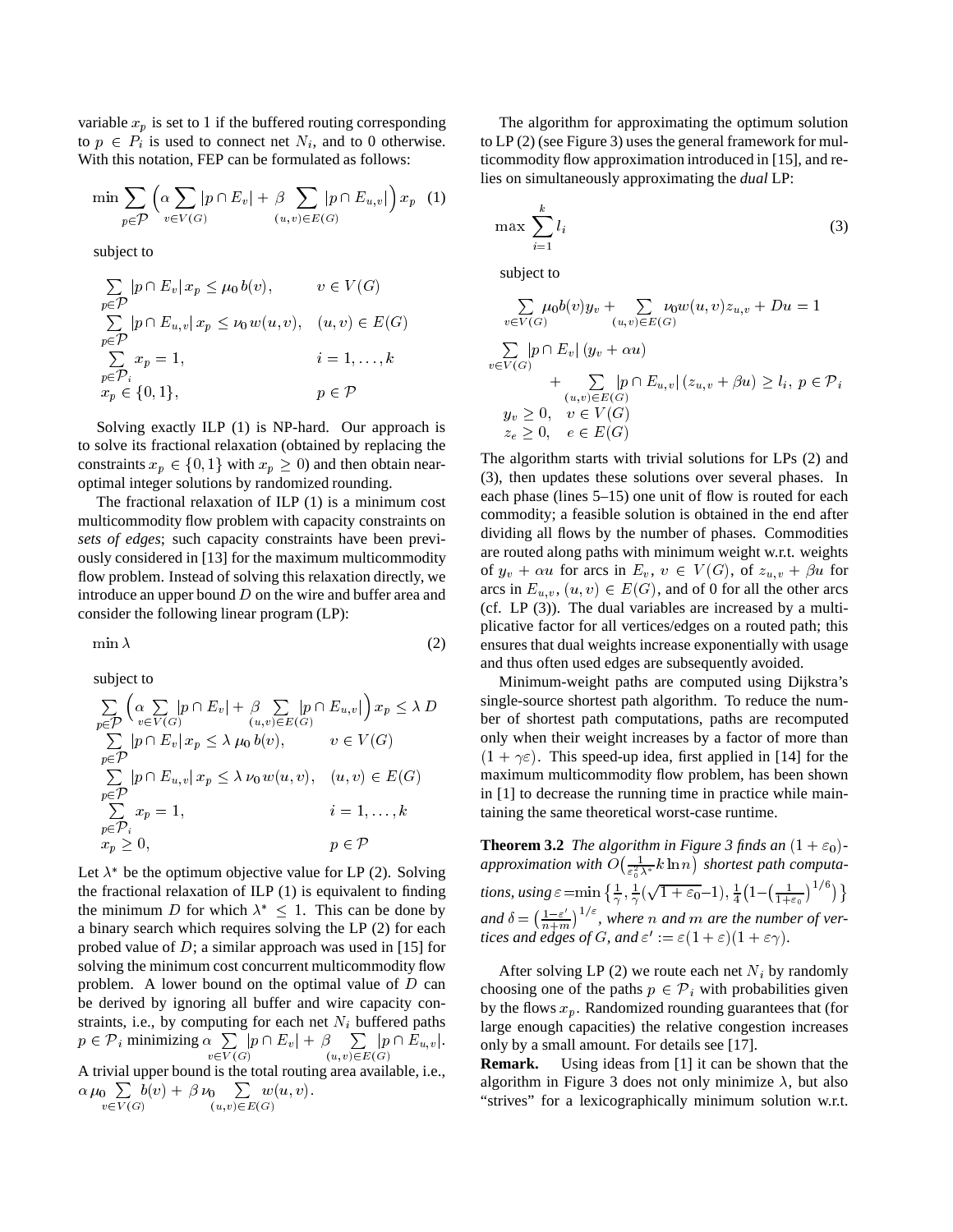(1) Set 
$$
y_v := \frac{\delta}{\mu_0 b(v)} \forall v \in V(G)
$$
,  $z_e := \frac{\delta}{\nu_0 w(e)} \forall e \in E(G)$ ,  $u := \frac{\delta}{D}$   
\n(2) Set  $x_p := 0 \forall p \in \mathcal{P}$ .  
\n(3) Set  $p_i := \emptyset$  for  $i = 1, ..., k$ .  
\n(4) While  $\mu_0 \sum_{v \in V(G)} b(v)y_v + \nu_0 \sum_{(u,v) \in E(G)} w(u,v)z_{u,v} + Du < 1$  do:  
\n(5) begin  
\n(6) For  $i := 1$  to  $k$ , do  
\n(7) begin  
\n(8) If  $p_i = \emptyset$  or  $\sum_{v \in V(G)} |p_i \cap E_v|(y_v + \alpha u) + \sum_{(u,v) \in E(G)} |p_i \cap E_{u,v}| (z_{u,v} + \beta u) > (1 + \gamma \varepsilon) l_i$  then  
\n(9) begin  
\n(10) Find a path  $p_i \in \mathcal{P}_i$  minimizing  $l_i := \sum_{v \in V(G)} |p_i \cap E_v|(y_v + \alpha u) + \sum_{(u,v) \in E(G)} |p_i \cap E_{u,v}| (z_{u,v} + \beta u)$   
\n(11) end  
\n(12) Set  $x_{p_i} := x_{p_i} + 1$   
\n(13) Set  $y_v := y_v \left(1 + \varepsilon \frac{|p_i \cap E_v|}{\mu_0 b(v)}\right) \forall v \in V(G)$ ,  $z_e := z_e \left(1 + \varepsilon \frac{|p_i \cap E_{u,v}|}{\nu_0 w(u,v)}\right) \forall (u, v) \in E(G)$   
\n $u := u \left(1 + \varepsilon \frac{\alpha \sum_{v \in V(G)} |p_i \cap E_v| + \beta \sum_{v \in E(G)} |p_i \cap E_{u,v}|}{D}\right)$   
\n(14) end  
\n(15) end

#### **Figure 3. Approximation algorithm for LP (2) and its dual.**

the vector consisting of the relative buffer congestion of the vertices, the relative wire congestion of the edges, and the ratio between the total routing area and the upperbound <sup>D</sup>. Therefore, a solution of the algorithm indicates where possible changes to the floorplan have to be made in order to reach a feasible routing of all nets. For this it is especially useful to run the algorithm with a large value for  $D$ , that is to relax the constraint on the total area. If we want to ignore this constraint completely (i.e., set  $D = \infty$ ), the dual variable  $u$  is 0 during the whole algorithm and can be eliminated.

# **4. Timing-driven floorplan evaluation**

In this section we address the floorplan evaluation problem under given sink delay constraints. First, we consider enforcing sink delay constraints when a single buffer type and wire width are available. Then, we extend our algorithm to simultaneously handle buffer and wire sizing.

#### **4.1. Enforcing sink delay constraints**

Assume that we are given an upper-bound of  $d_i$  on the source-to-sink delay of net  $N_i$ . The Elmore delay of a buffered path is the sum of delays of the wire segments comprising the path. The delay of a wire segment connecting the source or buffer  $u$  to the sink or buffer  $v$  is the sum between the *gate delay*

$$
intrinsic\_delay_u + r_u \cdot (c_w l_{u,v} + C_{in}(v))
$$

and the *wire delay*

 $r_w l_{u,v} \cdot (c_w l_{u,v}/2 + C_{in}(v))$ 

Here,  $r_u$  and  $C_{in}(u)$  are the output resistance, respectively input capacitance, of the buffer/terminal  $u, r_w$  and  $c_w$  are the resistance, respectively capacitance, of a tile-long wire, and  $l_{u,v}$  is the wirelength (in tiles) between u and v.

To simplify the exposition we will assume that the intrinsic delay and output resistance of sources are equal to the corresponding parameters of a buffer; in Section 4.2 we will give a construction that handles non-uniform source parameters. Under this assumption the total (i.e., gate  $+$ wire) delay of each routing segment depends only on the segment's length, *l*, and the input capacitance of the driven buffer/sink. Note that every routing segment ending in tile  $v$ corresponds in  $H$  to a path whose last arc is either the buffer arc  $(v^l, v^0)$  if the segment drives a buffer, or the arc  $(v^l, t_i)$ if the segment drives the <sup>i</sup>th sink. Since these arcs fully identify both the segment length and the input capacitance of the driven buffer/sink, we can assign them pre-computed segment delays, thus obtaining:

**Lemma 4.1** *The 1-to-1 correspondence between feasible buffered routings of net*  $N_i$  *in*  $G$  *and the*  $s_i$ – $t_i$  *paths in*  $H$ *preserves the delay.*

To enforce the delay upper-bounds for the solution computed by the algorithm given in Section 3 we must restrict the computation to those paths  $p \in \mathcal{P}_i$  that have delay at most  $d_i$ . Although the problem of finding a least weight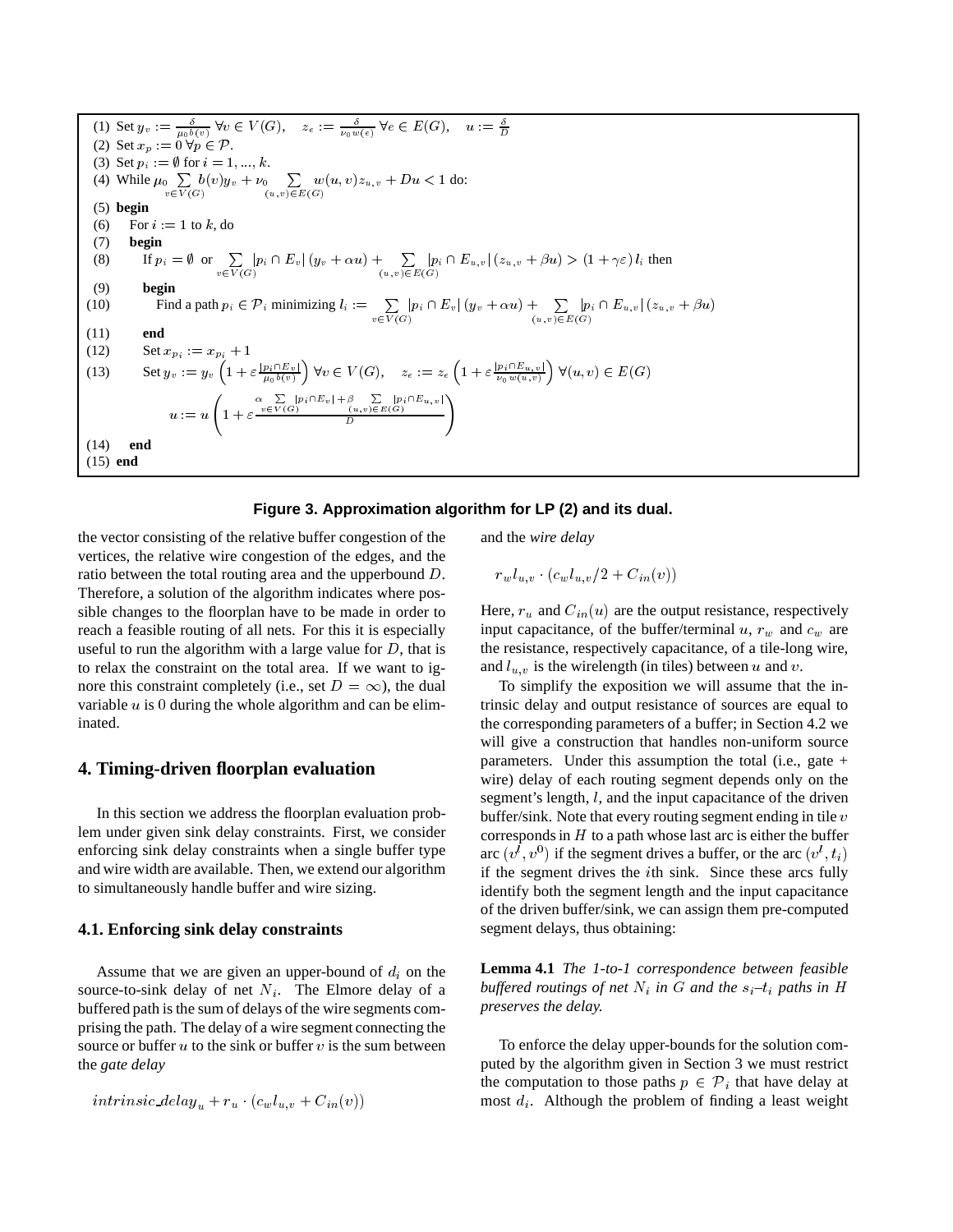

**Figure 4. Routing which is not a tree in** <sup>G</sup>**.**

 $s_i$  –  $t_i$  path with bounded delay is NP-hard, there is a practical algorithm with arbitrarily good approximation guarantee, i.e., fully polynomial approximation scheme (FPTAS) [16]. This suffices for obtaining arbitrarily good approximations to the timing-driven floorplan evaluation problem:

**Theorem 4.2** *There is a fully polynomial approximation scheme for the timing-driven floorplan evaluation problem.*

#### **4.2. Buffer and wire sizing**

In this section we show how to take into account buffer and wire sizing during timing-driven floorplan evaluation. Consider first buffering with a given buffer library  $\beta$  and a fixed wire width. Each buffer type in  $\beta$  has a given area, input capacitance, and output resistance; the different buffer parameters also translate into different upperbounds  $U$  on the wirelength that can be driven by a buffer of each type. The directed graph  $H^D$  capturing all feasible routings with buffers from  $\beta$  is obtained as follows. First construct, as in Section 4.1, a delay weighted graph  $H$  for each buffer type, with the same source and sink nodes,  $s_i$  and  $t_i$ ,  $i = 1, \ldots, k$ , and also with the same nodes  $v^0$  for every  $v \in V(G)$ . Then, remove all arcs of the form  $(s_i, v^0)$ , except the arc from the graph corresponding to the buffer whose driving strength is closest to that of  $s_i$ .

To reduce the complexity of wire sizing, we require a fixed wire width along any buffer-to-buffer wire segment. As shown in [2], this requirement may increase propagation delays by at most 5% compared to the optimum delay achieved by wire tapering. Simultaneous wire sizing can now be taken into account by a construction similar to the one used above for buffer sizing. Let  $W$  be a given library of wire widths. The directed graph  $H^{D\times VV}$  capturing all feasible buffered routings with buffers from  $\beta$  and wire widths from  $W$  is obtained by constructing for each wire width in W a graph  $H^{\mathcal{D}}$  as above, with the same source and sink nodes,  $s_i$  and  $t_i$ ,  $i = 1, \ldots, k$ , and also with the same nodes  $v^0$  for every  $v \in V(G)$ .

|            | (1) Set $w^* := \infty$                                              |  |
|------------|----------------------------------------------------------------------|--|
|            | (2) For all $v \in V$ do $\qquad$ // try all possible Steiner points |  |
|            | $(3)$ begin                                                          |  |
| (4)        | For $i := 0$ to U                                                    |  |
| (5)        | begin                                                                |  |
| (6)        | Find a shortest $v^{U-j} - t_i^1$ -path $P_1$ in H                   |  |
| (7)        | For $k := 0$ to $U - i$                                              |  |
| (8)        | begin                                                                |  |
| (9)        | Find a shortest $v^{U-k} - t^2$ -path $P_2$ in H                     |  |
| (10)       | Find a shortest $s_i^0 - v^{U-j-k}$ -path $P_0$ in H                 |  |
| (11)       | If $w(P_0) + w(P_1) + w(P_2) \leq w^*$ then                          |  |
| (12)       | Set $w^* := w(P_0) + w(P_1) + w(P_2)$                                |  |
|            | $T^* := P_0 \cup P_1 \cup P_2$                                       |  |
| (13)       | end                                                                  |  |
| (14)       | end                                                                  |  |
| $(15)$ end |                                                                      |  |
|            | $(16)$ return $T^*$                                                  |  |

## **Figure 5. Algorithm for finding minimum weight buffered routings for 3-pin nets.**

**Lemma 4.3** *There is a delay-preserving 1-to-1 correspondence between buffer- and wire-sized feasible routings of net*  $N_i$  *in*  $G$  *and the*  $s_i$ - $t_i$  *paths in*  $H^{D\times VV}$ .

**Theorem 4.4** *There is a fully polynomial approximation scheme for the timing-driven floorplan evaluation problem with given buffer and wire width libraries.*

## **5. Solving FEP for multipin nets**

For a multipin net we are looking for a buffered tree (instead of a buffered path) in which the wireload of each buffer is at most  $U$ . Such a buffered tree does not necessarily have to be a tree in the graph  $G$ . Figure 4 shows such an example: When  $U = 6$  we need at least two buffers for any tree connecting the three terminals, and the cheapest (possibly the only available) place for these two buffers might be exactly the tile shown.

Extending the approximation algorithm from Section 3 to multipin nets requires a subroutine for computing feasible routings having minimum weight with respect to the dual variables. Figure 5 gives such a subroutine for 3 pin nets. We assume here that the possible locations of the source pin for a net  $N_i$  are specified by  $S_i$  as before, while the two sinks are specified by sets  $T_i^1$  and  $T_i^2$ . In the graph H we have vertices  $t_i^1$  and  $t_i^2$  and edge sets  $\{(v^j, t_i^l) \mid v \in T_i^l, j = 0, ..., U\}, l = 1, 2$  for the sink pins of such a 3-pin net. For each possible Steiner point  $v$ , the algorithm tries all possible lengths  $j$  and  $k$  to the first buffer on the path from v to  $t_i^1$  and respectively to  $t_i^2$ .

in the company of the company of the company of the company of the company of the company of the company of the company of the company of the company of the company of the company of the company of the company of the compa

in the company of the company of the company of the company of the company of the company of the company of the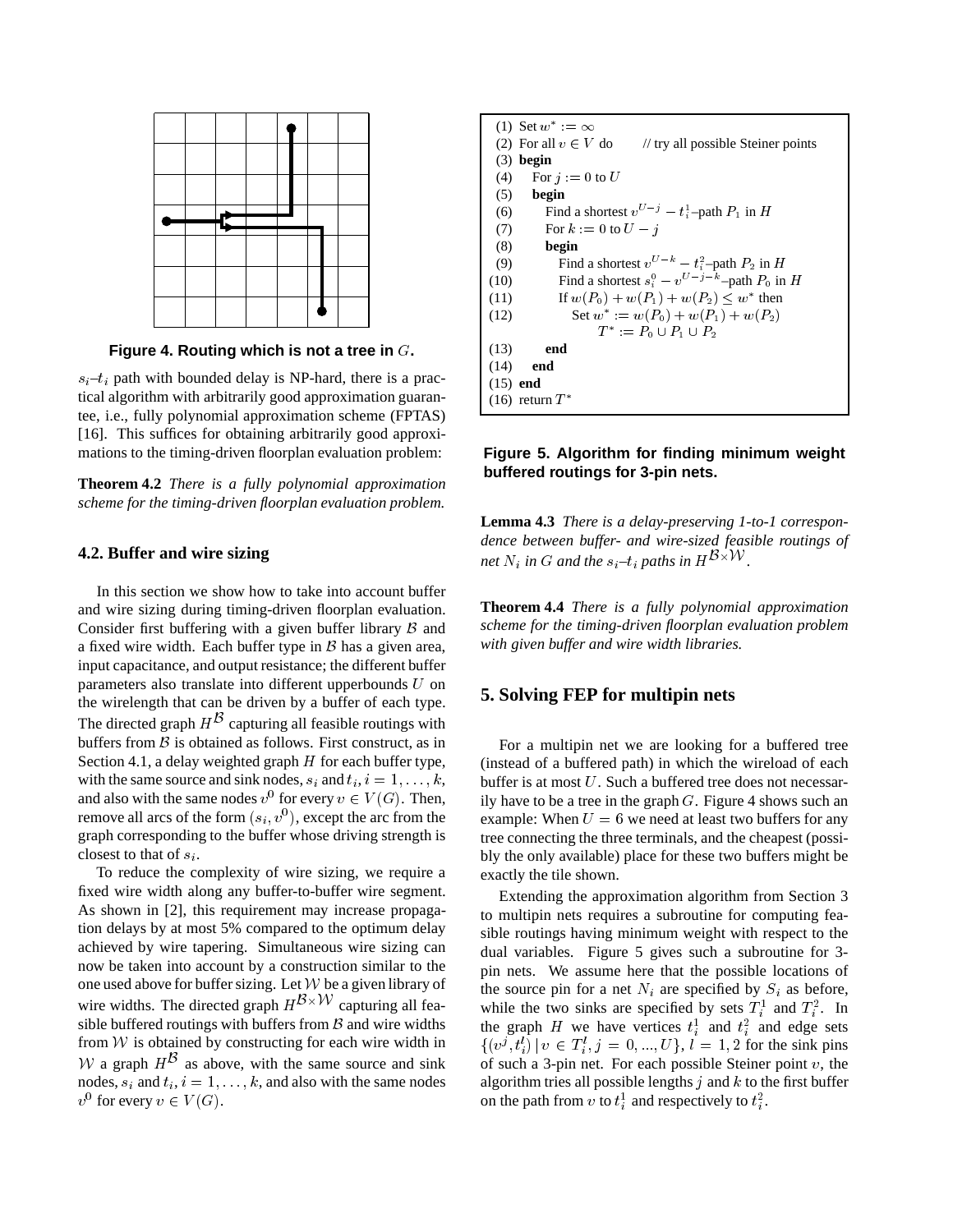## **6. Experimental results**

In this section we report results for a 2-pin net implementation of our algorithm; multipin nets, delay constraints, and buffer and wire sizing are currently under implementation. All experiments were conducted on an SGI Origin 2000 with 16 195MHz MIPS R10000 processors (only one of which is actually used by our sequential implementation) and 4 G-Bytes of internal memory, running under IRIX 6.5. The algorithm was coded in C and compiled using  $g$ ++ version egcs-2.91.66 with -O4 optimization.

We tested our algorithm on the 10 circuits from [9], which were also used in [3]. Multipin nets were decomposed into 2-pin nets in the same way as in [9, 3]. The circuit parameters are summarized in Table 1.

Table 2 shows the results of the multicommodity flow algorithm (with pin assignment) when run with  $D = \infty$ , i.e., when the objective is to minimize the wire and buffer congestion only. The table shows that progressively better fractional solutions are obtained by the approximation algorithm. The results also show the tradeoff between congestion on one hand and wiring resources (number of buffers and wirelength) on the other hand.

Table 3 gives the results for wirelength minimization  $(\alpha = 0 \text{ and } \beta = 1)$  subject to wire and buffer congestion constraints ( $\mu_0 = 1.0$  and  $\nu_0 = 1.0$ ). In these experiments the multicommodity flow algorithm is run once per testcase (without binary search), with  $D$  equal to the lower bound computed by routing each net optimally without taking into account capacity constraints. The multicommodity flow runtime includes randomized rounding (10000 trials), while RABID runtime is for an RS6000/595 workstation with 1Gb of memory, as reported in [3].

The wirelength of the global routing obtained by our algorithm without pin assignment (MCF) is always within 1.03% of the lower bound. In contrast, the RABID heuristic of [3] exceeds the lower bound by  $5.64 - 11.87\%$ . To evaluate the effect of simultaneous pin assignment, we have added the possibility for each sink to be positioned not only in the given tile, but also in the 3-8 surrounding tiles (see

**Table 1. Circuit parameters.**

| Circuit         | #Nets | Grid           | Tile | Avg. tiles | U | #Buffer |
|-----------------|-------|----------------|------|------------|---|---------|
|                 |       | size           | area | per pin    |   | sites   |
| a9c3            | 1526  | $30 \times 30$ | 1.09 | 4.9        | 6 | 32780   |
| ac <sub>3</sub> | 409   | $30 \times 30$ | 0.49 | 5.0        | 7 | 8550    |
| ami33           | 324   | $30 \times 33$ | 0.46 | 5.0        | 6 | 17750   |
| ami49           | 493   | $30 \times 30$ | 0.68 | 4.8        | 6 | 11450   |
| apte            | 141   | $33 \times 30$ | 0.36 | 5.0        | 7 | 4200    |
| hc7             | 1318  | $30 \times 30$ | 1.04 | 4.8        | 6 | 17780   |
| hp              | 187   | $30 \times 30$ | 0.42 | 5.0        | 7 | 2350    |
| playout         | 1663  | $30 \times 33$ | 0.78 | 4.8        | 7 | 37550   |
| xc5             | 2149  | $30 \times 30$ | 0.58 | 5.0        | 7 | 19150   |
| xerox           | 390   | $30 \times 30$ | 0.38 | 5.0        | 7 | 7000    |

Table 1 for the average number of tiles per pin of each testcase). Running our algorithm with pin assignment enabled (MCF+PA) further decreases wirelength by  $\approx 10\%$ , while being within at most 0.15% of the corresponding lower bound. We note that routing and pin assignment is performed by our algorithm in virtually the same time as routing alone.

Table 2. Congestion minimization results ( $D = \infty$ ).

| Circuit                   | Phase#                  | Wire         | <b>Buffer</b> | #Buffers     | Wlen           | <b>CPU</b>       |
|---------------------------|-------------------------|--------------|---------------|--------------|----------------|------------------|
|                           |                         | Congest      | Congest       |              |                | sec.             |
| a9c3                      | $\mathbf{1}$            | 0.75         | 0.80          | 3351         | 26057          | 15.6             |
|                           | 4                       | 0.59         | 0.43          | 3356         | 26123          | 63.0             |
|                           | 16                      | 0.51         | 0.23          | 3402         | 26595          | 255.1            |
|                           | 64                      | 0.46         | 0.18          | 3505         | 27328          | 1023.6           |
|                           | 64+ROUND                | 0.60         | 0.31          | 3606         | 27989          | 1087             |
| ac3                       | 1                       | 0.77         | 1.00          | 796          | 4998           | 4.0              |
|                           | 4                       | 0.62         | 0.53          | 797          | 5008           | 15.9             |
|                           | 16                      | 0.40         | 0.27          | 803          | 5072           | 64.4             |
|                           | 64                      | 0.28         | 0.18          | 826          | 5211           | 260.1            |
|                           | 64+ROUND                | 0.46         | 0.67          | 832          | 5254           | 281              |
| ami33                     | 1                       | 0.66         | 0.67          | 909          | 4466           | 3.4              |
|                           | $\overline{\mathbf{4}}$ | 0.55         | 0.36          | 908          | 4476           | 13.4             |
|                           | 16                      | 0.47         | 0.20          | 910          | 4515           | 54.0             |
|                           | 64                      | 0.40         | 0.14          | 930          | 4618           | 214.2            |
|                           | 64+ROUND                | 0.56         | 0.36          | 953          | 4703           | 234              |
| $\overline{\text{ami}49}$ | 1                       | 1.36         | 0.90          | 948          | 6045           | 4.2              |
|                           | 4                       | 1.00         | 0.46          | 958          | 6083           | 17.1             |
|                           | 16                      | 0.74         | 0.29          | 1040         | 6509           | 74.0             |
|                           | 64                      | 0.66         | 0.21          | 1205         | 7278           | 304.4            |
|                           | 64+ROUND                | 1.00         | 0.56          | 1321         | 7767           | 329              |
| apte                      | 1                       | 1.08         | 1.00          | 328          | 1668           | 1.6              |
|                           | 4                       | 0.87         | 0.57          | 327          | 1677           | 6.5              |
|                           | 16                      | 0.53         | 0.30          | 336          | 1725           | 27.0             |
|                           | 64                      | 0.44         | 0.17          | 359          | 1836           | 112.0            |
|                           | 64+ROUND                | 0.69         | 1.00          | 362          | 1833           | 123              |
| hc7                       | 1<br>4                  | 1.00         | 1.19          | 2203         | 17670          | 10.6             |
|                           | 16                      | 0.79<br>0.69 | 0.61<br>0.31  | 2206<br>2301 | 17738<br>18481 | 43.3             |
|                           | 64                      | 0.62         | 0.23          | 2498         | 19660          | 180.1<br>736.4   |
|                           | 64+ROUND                | 0.86         | 0.50          | 2678         | 20616          | 788              |
| hp                        | $\mathbf{1}$            | 0.92         | 1.67          | 334          | 1952           | 1.7              |
|                           | 4                       | 0.71         | 0.85          | 330          | 1961           | 6.9              |
|                           | 16                      | 0.46         | 0.45          | 334          | 2003           | 28.4             |
|                           | 64                      | 0.33         | 0.29          | 355          | 2119           | 118.8            |
|                           | 64+ROUND                | 0.58         | 1.00          | 367          | 2153           | 131              |
| playout                   | 1                       | 0.64         | 0.98          | 2890         | 23155          | 19.9             |
|                           | 4                       | 0.52         | 0.42          | 2892         | 23199          | 80.5             |
|                           | 16                      | 0.40         | 0.24          | 2922         | 23582          | 339.9            |
|                           | 64                      | 0.33         | 0.17          | 3238         | 25809          | 1480.8           |
|                           | 64+ROUND                | 0.34         | 0.27          | 3453         | 27266          | 1544             |
| $x_{c}5$                  | 1                       | 1.14         | 1.31          | 3187         | 22314          | 23.4             |
|                           | 4                       | 0.98         | 0.66          | 3202         | 22492          | 94.3             |
|                           | 16                      | 0.74         | 0.37          | 3277         | 23231          | 388.6            |
|                           | 64                      | 0.66         | 0.31          | 3570         | 24872          | 1623.1           |
|                           | 64+ROUND                | 0.84         | 0.59          | 3929         | 26381          | 1704             |
| xerox                     | $\mathbf{1}$            | 0.93         | 1.42          | 659          | 3662           | $\overline{3.7}$ |
|                           | 4                       | 0.72         | 0.77          | 660          | 3698           | 15.3             |
|                           | 16                      | 0.45         | 0.40          | 684          | 3858           | 68.1             |
|                           | 64                      | 0.32         | 0.21          | 753          | 4174           | 299.0            |
|                           | 64+ROUND                | 0.45         | 0.67          | 781          | 4303           | 319              |